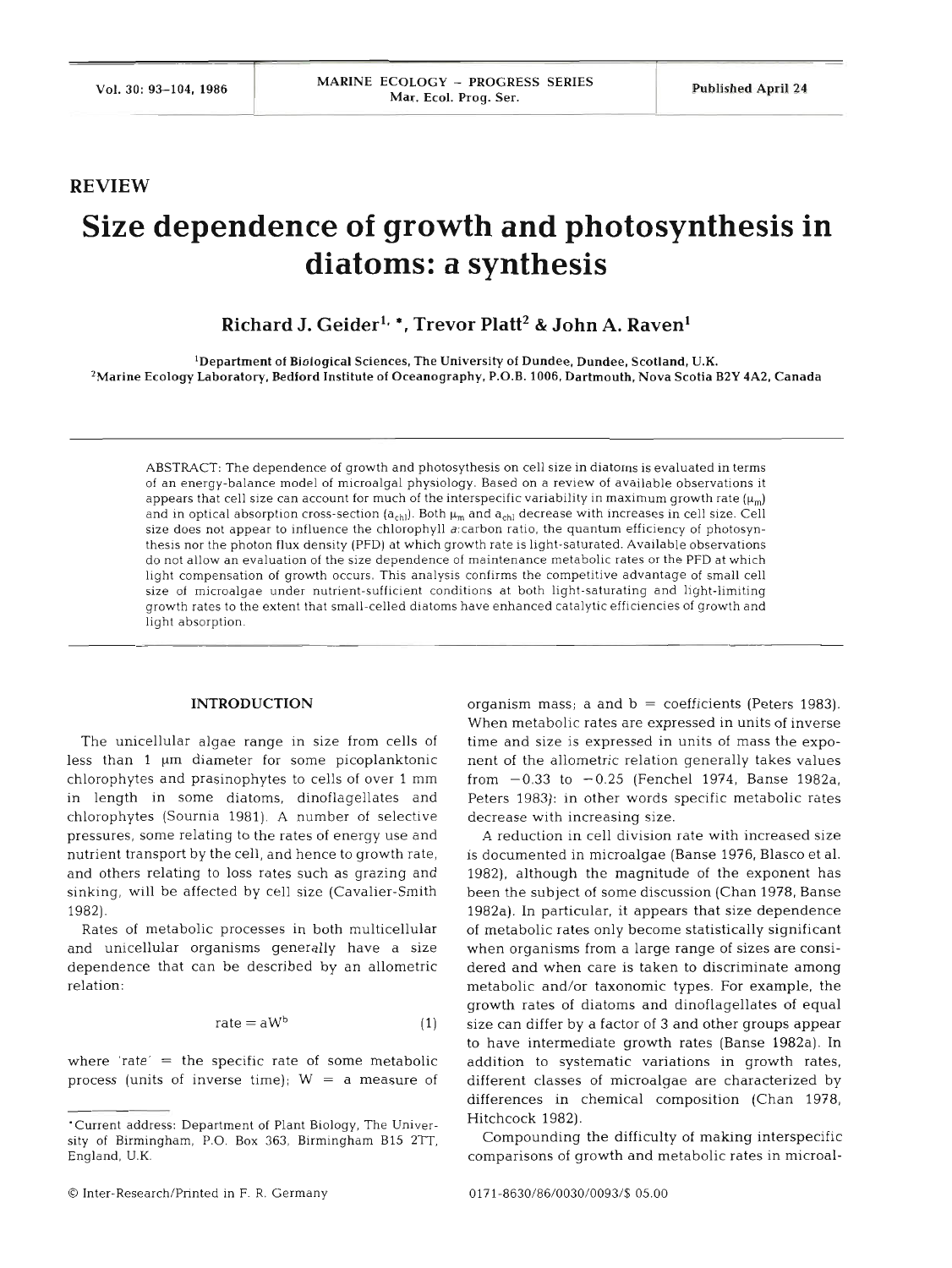gae are the known phenotypic responses of chemical composition and metabolic rates to variations in appearance in the text; commonly occurring symbols are environmental conditions. Phenotypic variations in intracellular pigment content, activities of various enzymes, photosynthesis and respiration rates, cell volume, and chemical composition occur in response to nutrient availability (Goldman 1980) photon flux density (Falkowski 1980) and temperature (Li 1980). This phenotypic variability should be taken into consideration when examining the size dependence of microalgal physiology.

A mechanistic model based on the flux of mass and energy through the algal cell can account for much of the phenotypic variability in microalgal physiology (Shuter 1979, Laws et al. 1983). Under nutrient-sufficient conditions this model reduces to an energy budget for microalgal growth (Laws et al. 1983, Geider 1984). Our investigation considers the size dependence of the variables in an energy budget for microalgal growth, but is limited primarily to the Bacillariophyceae because this is the class for which size effects on growth, photosynthesis and chemical composition are best documented. Information from other classes of microalgae and the cyanobacteria will be used where expedient or where useful comparisons can be drawn. Use of an energy budget facilitates the tion expressed on a unit chlorophyll a basis, the cell comparison of growth and metabolic rates with chemi-<br>chlorophyll a:carbon ratio and the photon flux density cal composition and provides a means for organizing information from a number of different investigations into a unified treatment.

# **THEORETICAL MODEL OF MICROALGAL GROWTH**

(Shuter 1979, Kiefer & Mitchell 1983) have been based mg chla);  $\theta =$  the chlorophyll a:carbon ratio (mg chla<sup>/</sup> implicitly or explicitly on an account of the conserva-  $mgC$ ; I = the photon flux density ( $\mu$ mol photons  $m^{-2}$ tion of energy within a growing cell. Accounting for  $s^{-1}$ ). this energy budget is also an essential part of the empirical model of microalgal growth developed by Eppley & Sloan (1966) and Bannister's (1979) treatment of nutrient-saturated growth in *Chlorella.* Neglecting excretion, the energy balance simply states that the consider the product  $(\varphi_p a_{chl})$  to be constant. gross photosynthesis rate is equal to the sum of the growth and respiration rates (i.e. photosynthesis  $=$  efficiency of photosynthesis to decrease with increases growth + respiration). This section considers the parameterization of photosynthesis, growth and respiration rates in an energy budget equation. Later sections will consider the effects of cell size on the numerical values of the variables in the energy-balance equation. Sym- $\qquad$  where  $K = a$  coefficient that characterizes the decrease bols used in this paper are summarized in Table 1.

the photosynthesis rate as the product of a quantum thesis. It can be shown that the PFD dependence of  $\varphi_{\rm p}$ efficiency of photosynthesis, an absorption cross-sec-

Table **1.** Summary of notation. All symbols are defined on first appearance in the text; commonly occurring symbols are summarized here for convenience

| I                  | Photon flux denity                                               |
|--------------------|------------------------------------------------------------------|
| pc                 | Carbon-specific photosynthesis rate                              |
| $P_m^c$            | Carbon-specific, light-saturated photosyn-<br>thesis rate        |
| $P_m^{\text{eff}}$ | Chlorophyll a-specific, light-saturated photo-<br>synthesis rate |
| Ζ                  | Dimensional constant equal to the atomic<br>mass of carbon       |
| $a_{\text{ch1}}$   | Chlorophyll a-specific, light absorption coeffi-<br>cient        |
| r                  | Respiration rate                                                 |
| $r_{m}$            | Maintenance metabolic rate                                       |
| $\alpha$           | Initial slope of the photosynthesis-light re-<br>sponse curve    |
| $\varphi_{p}$      | Photon (quantum) efficiency of gross photo-<br>synthesis         |
| $\varphi_m$        | Maximum photon efficiency of photosynthesis                      |
| θ                  | Chlorophyll a: carbon ratio                                      |
| μ                  | Growth rate                                                      |
| $\mu_{m}$          | Maximum, species-specific growth rate                            |
| ξ                  | Energy cost of synthesis                                         |

$$
P^{c}(I) = Z \varphi_{p} a_{chl} \theta I
$$
 (2)

Recent theoretical models of microalgal growth the chlorophyll a-specific absorption cross-section  $(m^2/$ where  $P^{c}(I)$  = gross photosynthesis rate in units s<sup>-1</sup>; Z = a dimensional constant equal to the atomic mass of carbon (0.012 mgC/µmol C);  $\varphi_p$  = the quantum effi-<br>ciency of photosynthesis (mol C/mol photons);  $a_{\text{ch}}$  =

hlorophyll a-specific absorption cross-section ( $m^2$ /<br>hla);  $\theta$  = the chlorophyll a:carbon ratio (mg chla<sup>/</sup><br>); I = the photon flux density ( $\mu$ mol photons m<sup>-2</sup><br>is treatment differs from Shuter (1979) by consid-<br>the q

$$
\varphi_{\rm p} = \varphi_{\rm m} \mathbf{K} / (\mathbf{K} + \mathbf{I}) \tag{3}
$$

Following Kiefer & Mitchell (1983) one can express  $\varphi_m =$  the maximum quantum efficiency of photosynimplied by Eq. 2 & 3 implies a rectangular hyperbolic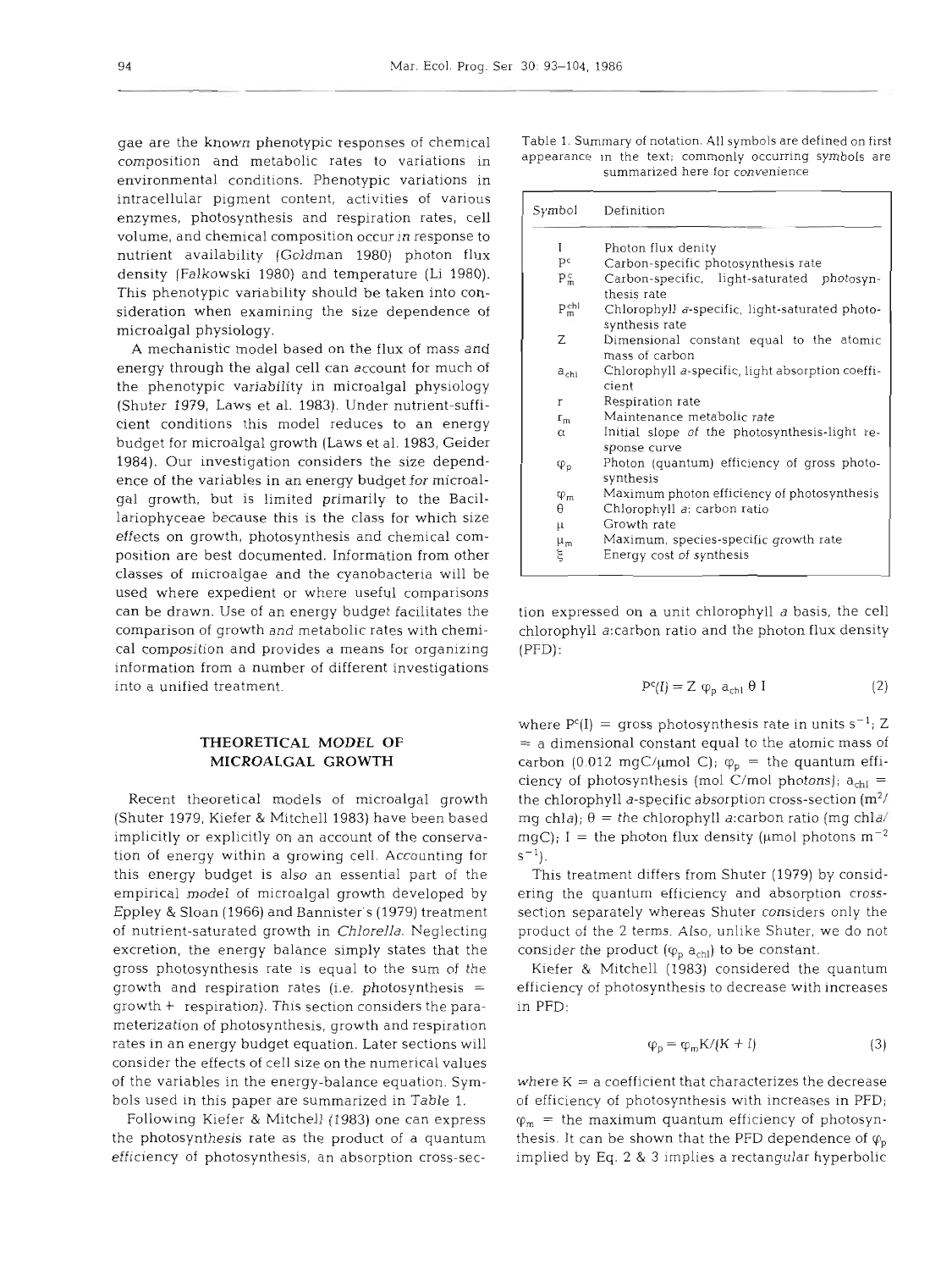expression for the photosynthesis-light curve (Laws et al. 1985) which is but one possible 2-parameter equation for the PI curve. For PFDs which are not photoinhibitory the light dependence of gross photosynthesis can be described using several 2-parameter equations (Jassby & Platt 1976). In this discussion we assume that the rate of photosynthesis can be described using an exponential function (Eq. **4),**  although other saturating functions, such as the rectangular hyperbola, can be employed.

$$
Pchl(I) = Pmchl [1 - exp(αI/Pmchl)]
$$
 (4)

where  $P<sup>ch</sup>(I)$  = the chlorophyll *a*-specific gross photosynthesis rate (mg C [mg chla]<sup>-1</sup> s<sup>-1</sup>);  $P_m^{ch}$  = the light saturated, chlorophyll a-specific gross photosynthetic rate;  $\alpha$  = the initial slope of the PI curve with units of  $(m^2/mg \text{ chla})$  (mg C/µmol photon).

The initial slope can be expressed as the product of the absorption cross-section, the maximum quantum efficiency of photosynthesis and a dimensional constant (Eq. *5),* and the chlorophyll a-specific light saturated photosynthesis rate can be expressed as a function of the chlorophyll a:carbon ratio and a carbonspecific, light-saturated photosynthesis rate (Eq. 6):

$$
\alpha = \varphi_{\rm m} \; a_{\rm chl} \; Z \tag{5}
$$

$$
P_m^{chl} = P_m^c / \theta \tag{6}
$$

where  $P_m^c$  = the carbon specific, light-saturated photosynthesis rate  $(s^{-1})$ ; the other terms are as defined above.

The actual quantum efficiency of photosynthesis  $(\varphi_n)$ , as distinguished from the maximum quantum efficiency  $(\varphi_m)$ , can be expressed in terms of the parameters of the PI curve as follows

$$
\varphi_{\rm p} = \varphi_{\rm m}[\mathbf{P}^{\rm ch}(\mathbf{I})/\alpha \mathbf{I}] \tag{7}
$$

Substituting Eq. 4 Into 5 followed by 5 and 6 into 7 yields

$$
\varphi_{\mathsf{p}} = \mathsf{P}_{\mathsf{m}}^{\mathsf{c}}[1 - \exp(Z \varphi_{\mathsf{m}} \vartheta I/\mathsf{P}_{\mathsf{m}}^{\mathsf{c}})] \tag{8}
$$

Eq. 8 illustrates that the quantum efficiency of photosynthesis is not independent of the other variables in the PI curve (i.e.  $\varphi_m$ ,  $a_{\text{chl}}$ ,  $\theta$ ,  $P_m^c$ ). In this respect our treatment differs from Kiefer & Mitchell (1983) who consider  $\varphi_n$  to depend on PFD through Eq. 3 and the parameter K. It is not clear from Kiefer & Mitchell's (1983) analysis to what extent the decline in  $\varphi_{\rm n}$  is due to a decrease in the initial slope of the PI curve or a decrease in photosynthesis rate due to light saturation.

Substituting the expression for the quantum effi-

$$
P^{c}(I) = P_{m}^{c}[1 - \exp(Z\varphi_{m}a_{ch}]\theta I/P_{m}^{c})]
$$
\n(9)

ciency of photosynthesis ( $\varphi_p$  as given in Eq. 8) into Eq.<br>2 yields<br>  $P^{c}[l] = P^{c}_{m}[1 - \exp(Z\varphi_m a_{ch} \theta l / P^{c}_{m})]$  (9)<br>
Eq. 9 and Eq. 2 & 3 are alternative expressions of the<br>
photosynthesis-light curve written in terms of th

$$
r = r_m + \mu \xi \tag{10}
$$

$$
\mu(1+\xi) + r_m = P_m^c[1 - \exp(Z\varphi_m a_{chl}\theta I/P_m^c)]
$$
\n(11)

growth + respiration] can be written as follows:<br>  $\mu(1 + \xi) + r_m = P_m^c[1 - \exp(Z\varphi_m a_{ch} \theta I/P_m^c)]$  (11)<br>
This model contains 1 independent environmental var-<br>
This model contains 1 independent environmental var-<br>
iable (I), and 7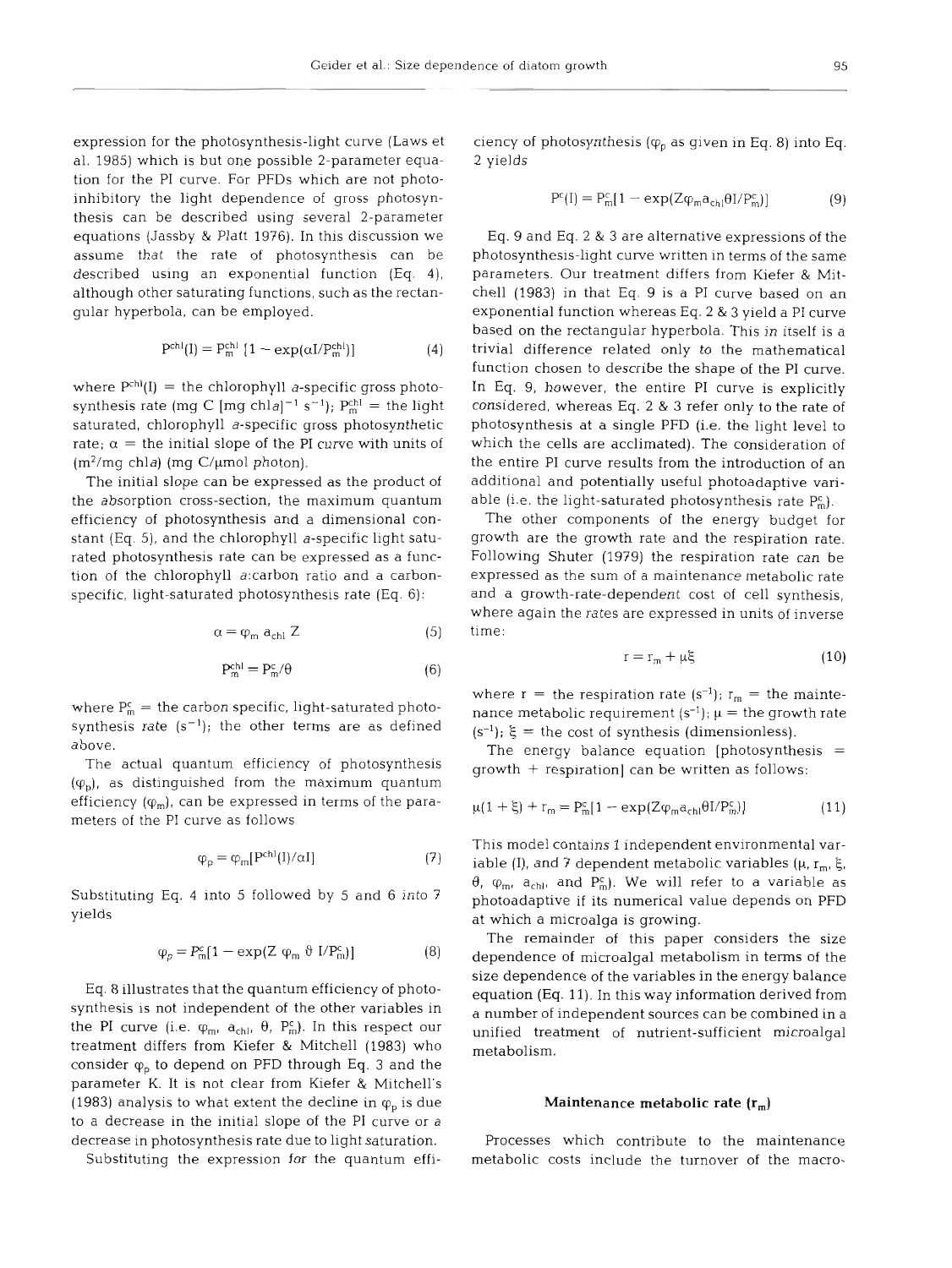molecular components of the plant cell and the maintenance of solute gradients between the cell and its environment (Raven 1976). The numerical value of the maintenance metabolic rate is usually considered to be independent of growth rate, but dependent on cell mass in bacteria and microalgae (Pirt 1965, Shuter 1979). The flux of solutes into or out of the cell should be proportional to cell surface area (Raven 1984a), and the mass-specific cost of solute regulation should thus depend on the relation (Strathman 1967) between cell mass and cell volume. In contrast, the mass-specific maintenance cost (units of inverse time) for turnover of the macromolecular components of a cell should be independent of cell mass.

The numerical value of maintenance metabolic rate has been estimated from extrapolation of growth-ratedependent, dark respiration rates to zero growth (Laws et al. 1983, 1985), measurement of respiration rates after prolonged (several hour) incubations in darkness (French et al. 1934), or extrapolation of light-limited growth rates to zero growth (Van Liere & Mur 1979). The limited number of observations preclude an empirical evaluation of the size dependence of  $r_m$ . We will use a constant value of  $r_m = 0.7 \times 10^{-7} s^{-1}$  based on observations for marine microalgae (Laws & Caperon 1976, Laws & Wong 1978, Verity 1982). Estimates of  $r_m$ for freshwater chlorophytes are somewhat larger (2 to  $3.5 \times 10^{-7}$ s<sup>-1</sup>) based on the summary in Van Liere & Mur (1979).

#### Energy cost of synthesis *(5)*

The cost of synthesis accounts for the energy required for production of the complex macromolecules which make up the algal cell from simple carbohydrates (considered to be the initial products of photosynthesis) and inorganic nutrients. The cost of synthesis can be calculated from a consideration of the biochemical pathways leading to the synthesis of the major classes of macromolecules (protein, lipid, nucleic acids, carbohydrates) including the costs of assimilating inorganic ions (Penning de Vries et al. 1974, Raven 1976). As a consequence  $\xi$  should vary with the form of the inorganic nutrients used for growth, especially with respect to the form of nitrogen supplied, and the chemical composition of the microalgae as reflected in the carbon:nitrogen ratio (for example see Shuter [1979]).

Direct estimates of *5* have been based on the slopes of linear regressions of mass-specific dark respiration rate  $(r_d)$  on growth rate (Laws et al. 1983). The slopes of these regressions (Laws & Caperon 1976, Laws & Wong 1978, Verity 1982, Laws et al. 1983) generally yield values of **E** which are less than those derived from

theoretical analyses described in the preceeding paragraph, and  $r_d$  is independent of growth rate in several species examined (Falkowski et al. 1985, Geider et al. 1985). It appears that the  $r_d$  is not a good indicator of metabolic processes occuring in the light (Raven 1976), and that we must rely on theoretical calculations (Penning de Vries et al. 1974, Raven 1976) for an evaluation of the energy costs of synthesis. For this discussion we will consider *5* to have a fixed value that can, however, depend on the inorganic nitrogen source.

#### Maximum quantum efficiency of photosynthesis  $(\varphi_m)$

The maximum quantum efficiency of photosynthesis  $(\varphi_m)$  is constrained by the Z scheme of photosynthesis to a value of less than 0.125 mol  $O_2$ /mol photons. There is a substantial energetic inefficiency even in this maximum attainable value, because of the requirement that the transformation of energy from photons to chemical bonds proceeds unidirectionally and at a finite rate (Raven 1984a). In practice, somewhat lower efficiencies would be expected due to energy losses from back reactions at the reaction centers, inefficiencies of energy transfer in antennae pigments and multiple hits on closed reaction centers (Myers 1980). A commonly accepted value for  $\varphi_m$  is 0.10 mol O<sub>2</sub>/mol photons (Senger 1982). The maximum quantum efficiency does not appear to depend on the light level to which a species is acclimated (Senger & Fleischhacker 1978, Ley & Mauzerall 1982, Geider et al. 1985), and there is little evidence to suggest interspecific variations. For these reasons we will consider  $\varphi_m$  to be constant, although we recognize that the magnitude of  $\varphi_m$  is still contentious (Pirt 1983). Implicit in Eq. 11 is a photosynthetic quotient of unity.

# Light-saturated, carbon-specific photosynthesis rate  $(P_m^c)$

There are relatively few observations of the dependence of  $P_m^c$  on the light level to which cells have been acclimated. Mass-specific and carbon-specific, lightsaturated photosynthesis rates show less than 2-fold variations over a wide range of PFDs in nutrient-sufficient cultures of several species of microalgae (Myers 1970, Prezelin 1976, Foy & Gibson 1982, Vincent 1982, Chang et al. 1983, Raps et al. 1983, Geider 1984, Geider et al. 1985). For this discussion we assume that  $P_m^c$  is a species-specific constant. This is similar to the approach taken by Steele (1962) in an interesting discussion of environmental control of photosynthesis and the chlorophy1la:carbon ratio in the sea. There is insufficient data to evaluate the size dependence of  $P_m^c$ .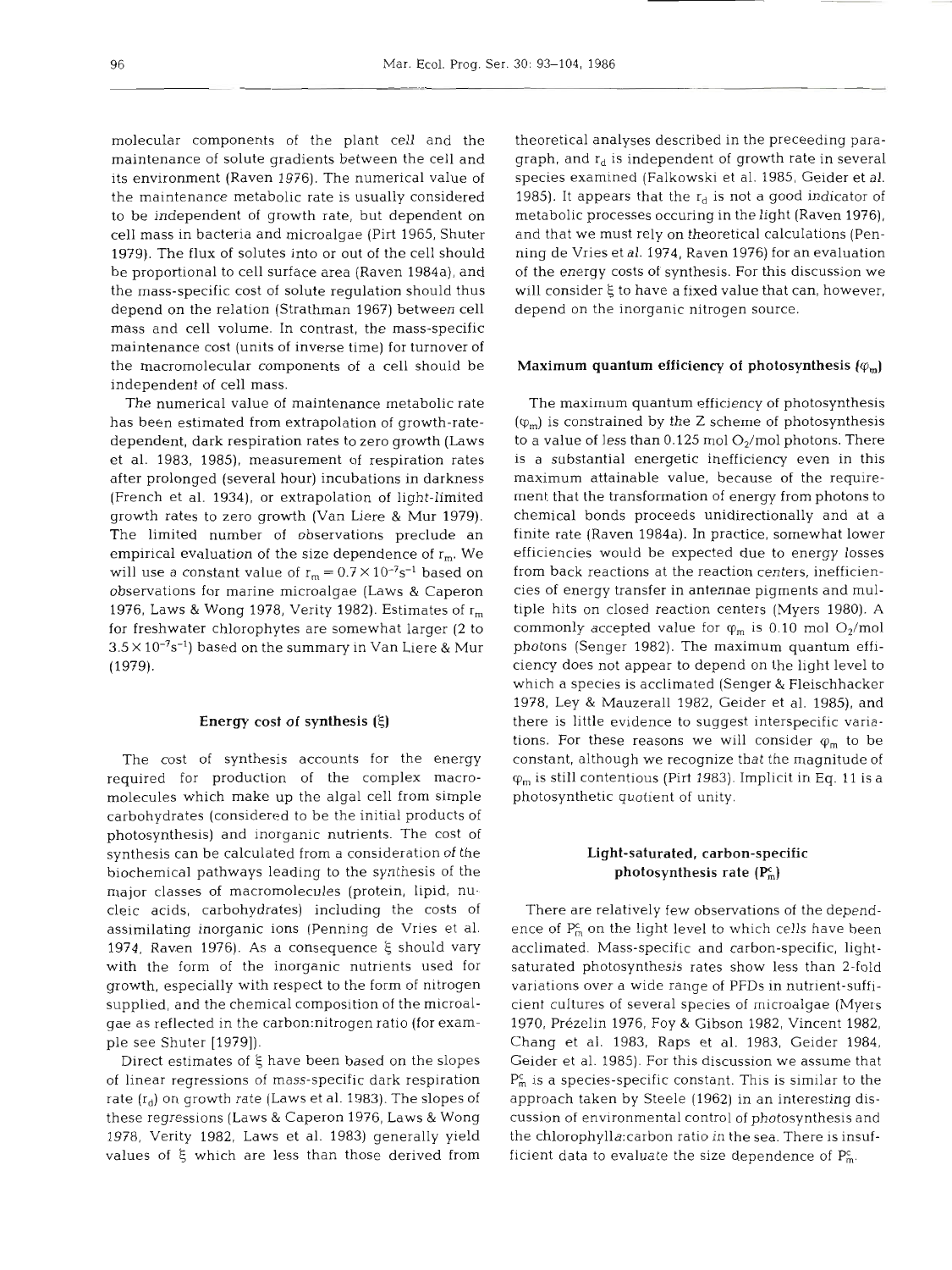The chlorophyll a: carbon ratio of microalgae can the linear relation of  $1/\vartheta$  and PFD. vary by an order of magnitude from under 0.01 to over 0.1 g chla/g C depending on environmental conditions. In nutrient-sufficient cultures this ratio decreases with increasing PFD for 4 species of diatoms under where  $\theta_0 =$  the value of the chlorophyll a: carbon ratio



Fig. 1. Dependence of chlorophyll *a:* carbon ratio on photon flux density in 4 diatom species: (O) Thalassiosira weissflogii (Falkowski et al. 1985); (0) *Fragillaria crotonensis* (Rhee & Gotham 1981); **(m)** *Thalassiosira pseudonana* (Geider 1984): *(C) Phaeodactylum tricornuturn* (Gelder et al. 1985). All observations are for cells cultured under continuous illumination at a temperature between 18 and **22°C** 

suggest that there is little interspecific variability, but a pronounced **PFD** dependence. Comparisons of the chlorophyll a: carbon ratio in diatoms (Taguchi 1976, Durbin 1977, Blasco et al. 1982) and chlorophytes (Schlesinger & Shuter 1981) cultured under the same environmental conditions indicate that this ratio is independent of cell size. Consistent with this conclusion are observations that cell chlorophyll a, protein, lipid and carbohydrate contents have the same size dependence in both diatoms and dinoflagellates (Chan 1978, Hitchcock 1982). Because of the small interspecific differences of chlorophyll a:carbon within classes of microalgae, the taxonomic differences are quite evident with the ratio decreasing in the following order: chlorophytes > diatoms > dinoflagellates.

To provide a quantitative description of the dependence of  $\theta$  on PFD we note that the carbon: chlorophyll a

**Chlorophyll** *a***: carbon ratio**  $(\theta)$  ratio  $(1/\theta)$  is often observed to increase linearly with PFD in nutrient-sufficient cultures. Eq. 12 follows from

$$
1/\theta = 1/\theta_o + \varepsilon I \tag{12}
$$

continuous illumination at 18 to 22 °C (Fig. 1). The data at  $I = 0$ ;  $\varepsilon =$  the slope of the regression of (1/0) on I.

# Absorption cross-section (a<sub>chl</sub>)

In theory the absorption cross-section can be expressed in terms of cell geometry and the intracellular pigment content. Expression of the absorption crosssection in terms of chlorophyll  $a$  ( $a<sub>ch</sub>$ ) is based on the assumptions that chlorophyll a is the major light-harvesting pigment and that there is a relatively constant stoichiometry of accessory pigments to chlorophyll a. For homogeneous, spherical cells MIE theory can be used to derive an equation for  $\mathsf{a}_\mathsf{chl}$  as a function of  $\theta$  and cell diameter (following Morel & Bricaud [1981] to which the reader is directed for a derivation):

$$
a_{\rm chl} = (a_{\rm chl}^s / \varrho) (3/2) Q (\varrho)
$$
 (13)

where  $a_{ch1}$  = the whole cell, chlorophyll *a*-specific absorption cross-section (m<sup>2</sup>/mg chla);  $a_{\text{ch}}^s =$  the cross-section for photosynthetic pigments in solution  $(m^2/mg \text{ chla})$ ;  $\varrho = a \text{ dimensionless parameter defined}$ as follows:

$$
\varrho = d \, C \, \theta \, a^s_{\text{child}} \tag{14}
$$

where  $d =$  cell diameter  $(m)$ ;  $C =$  the intracellular carbon content (mgC m<sup>-3</sup>);  $\theta$  = the chlorophyll *a*: carbon ratio (g chla/g C). The dimensionless efficiency,  $Q$  (o) is:

$$
Q(\varrho) = 1 + 2 \{ [\exp (\varrho)/\varrho] + [\exp (\varrho) - 1]/\varrho^2 \} \qquad (15)
$$

Fig. 2 illustrates the dependence of a<sub>chl</sub> on  $\varrho$  for 435 nm blue light. Because of the dependence of  $\theta$  on PFD in nutrient-sufficient cultures (Fig. 1), the value of  $a_{ch}$  is expected to decrease with increases in PFD; however the magnitude of this increase will depend on cell diameter. The effects of  $\theta$  on  $a_{chl}$  for cells of different sizes is illustrated in Fig. **3.** The absorption cross-section ( $a<sub>ch</sub>$ ) is less dependent on  $\theta$  in small cells than in large cells.

MIE theory provides a quantitative description of the effects of cell size and pigment content on  $a_{\text{ch}}$ ; however, the theory is based on homogeneous distribution of pigment within the cells, an assumption which is unrealistic considering the diversity of sizes and num-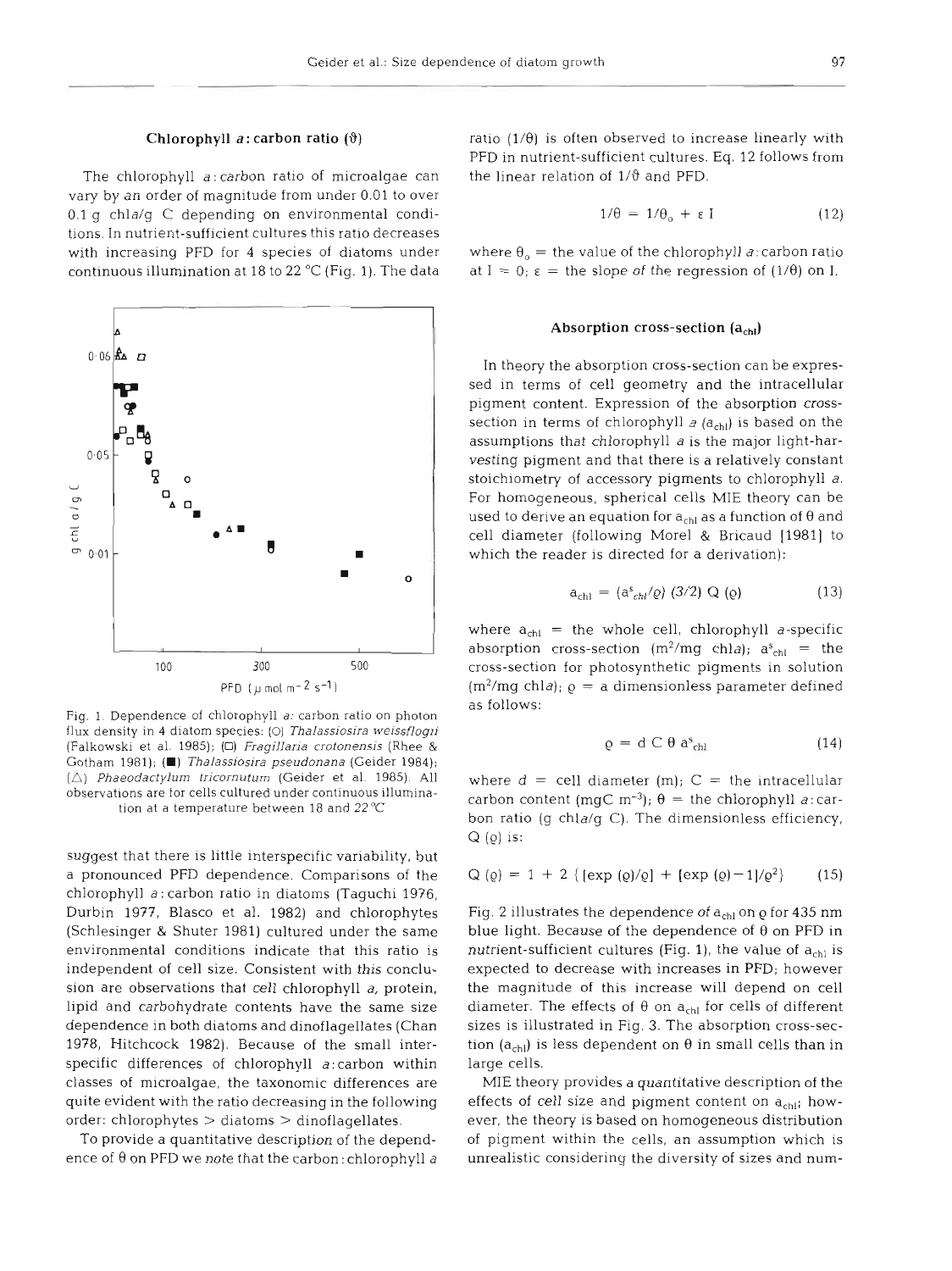bers of chloroplasts in microalgal cells and other cytological changes which would take place in the cyanobacteria. Observations of  $a<sub>ch1</sub>$ ,  $\theta$ , and cell carbon for *Thalassiosira weissflogii, Isochrysis galbana* and *Procentrum micans* (Falkowski et al. 1985) are consis-



Fig. **2.** Dependence of chlorophyll a-specific absorption crosssection (435 nm) on cell diameter as predicted by MIE theory for spherical, homogeneous cells (data from tabular summary of Morel & Bricaud 1981). Units for  $a_{chl}$  and cell diameter are, respectively,  $m^2/mg$  chla and  $\mu$ m



Fig. 3. Dependence of chlorophyll a-specific absorption crosssection on cell volume  $({\mu}m^3)$  and chlorophyll a: carbon ratio for homogeneous, spherical cells as predicted by MIE theory Different values for the chlorophyll atcarbon ratio are indicated as follows. A, 0.067; B, 0.033; C, 0 017; D, 0.0083 g chlorophyll a/g carbon. Note that the observations from Fig. 2 are represented by line B of this figure

tent with reduction of  $a_{chl}$  in highly pigmented or large<br>cells as illustrated in Fig. 4. In Fig. 4  $a_{chl}$  is plotted<br>against the product ( $\theta$  C<sup>0</sup><sup>33</sup>) which is a measure of the<br>dimensionless parameter  $\varrho$ . The cub the chlorophyll *a:* carbon ratio is a measure of intracellular pigment content.

Indirect evidence for a reduction of  $a<sub>chl</sub>$  with increases of cell size is provided by the observed reduction of the initial slope  $\alpha$ ) of the PI curve (Taguchi 1976; Fig. 5) in large cells, which for a constant maximum quantum efficiency  $(\varphi_m)$  of photosynthesis implies variable  $a_{chl}$  (see Eq. 5).



Fig. 4. Observed dependence of chlorophyll a-specific absorption cross-section on cell carbon content (C) and chlorophyll  $a$ : carbon ratio ( $\theta$ ) in 3 species of marine microalgae: ( $\Box$ ) Isochrysis galbana; (+) Thalassiosira weissflogii; ( $\times$ ) Procentrum micans; observations are from Falkowski et al. (1985). Absorption cross-section  $(a<sub>ch</sub>)$  is plotted against the product ( $\theta$  C<sub>0.33</sub>). Note the similarity of the shape of the curve to MIE theory predictions illustrated in Fig. 2



Fig. 5. Relation between initial slope of the photosynthesislight curve and cell volume in marine diatoms. Observations are from Taguchi (1976). Initial slope has units of (mg C) (mg chl  $a$ )<sup>-1</sup>h<sup>-1</sup>W<sup>-1</sup>m<sup>2</sup> and cell volume has units of  $\mu$ m<sup>3</sup>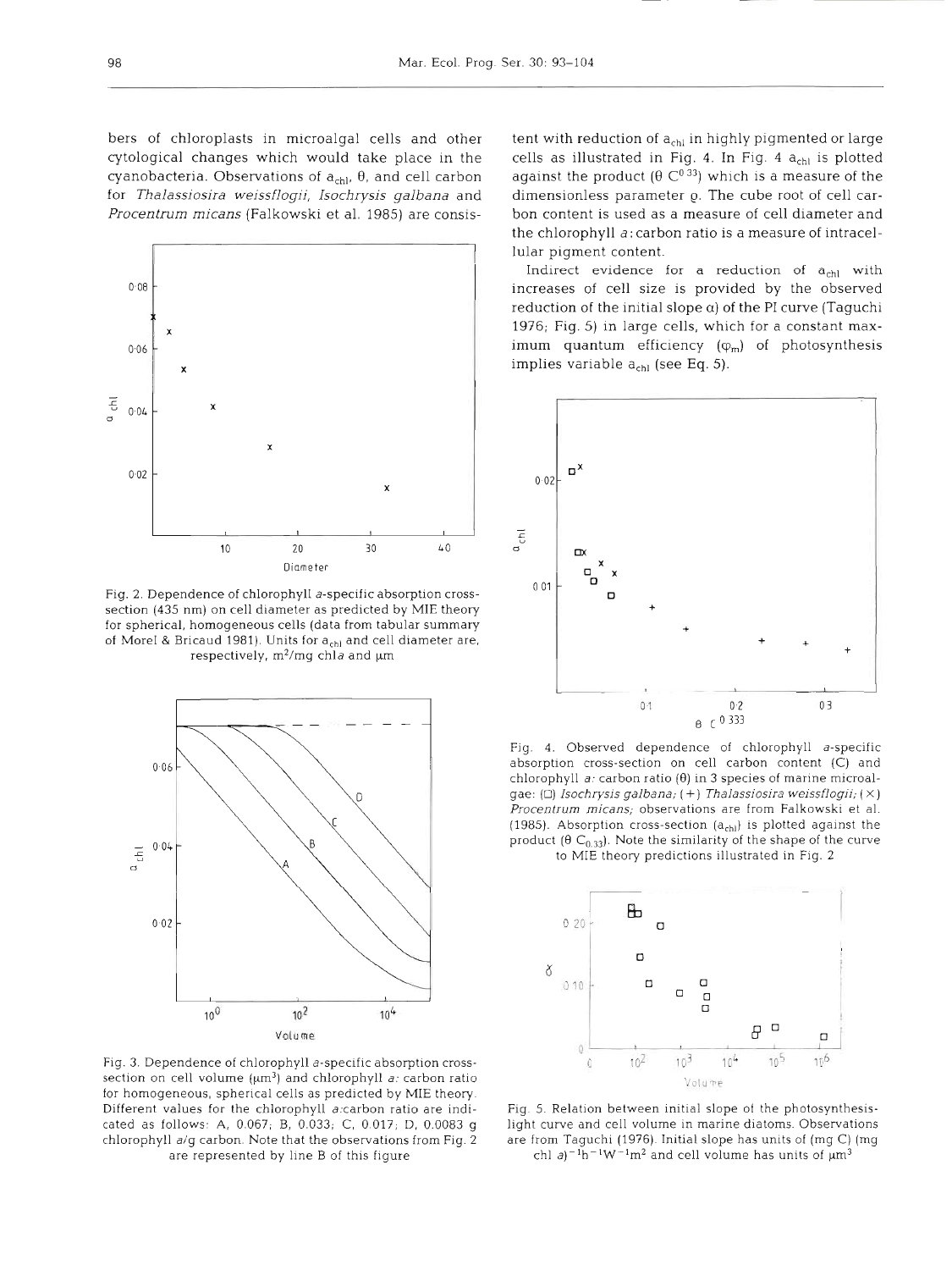#### **Light** curve **of growth**

Growth rate is a saturating function of PFD at low to intermediate PFDs before the onset of photoinhibition at high light levels. To describe the light curve for growth (p-I curve) requires the specification of at least 3 parameters. These are the light-saturated maximum growth rate  $(\mu_m)$ , the compensation PFD  $(I_c)$ , and a parameter that describes the PFD at which growth rate becomes light saturated  $(I_k)$ .

The maximum growth rate of diatoms ranges from about 3 d<sup>-1</sup> (3.5  $\times$  10<sup>-5</sup> s<sup>-1</sup>) for cells of under 100  $\mu$ m<sup>3</sup> volume to under 1 d<sup>-1</sup> (1.1  $\times$  10<sup>-5</sup> s<sup>-1</sup>) for cells of about  $10^6$   $\mu$ m<sup>3</sup> volume at about 20 °C (Banse 1982a, Blasco et al. 1982). The size dependence of nutrient-sufficient maximum growth rates is well documented in the diatoms (Fig. 6) and can be described by an allometric relation:

$$
\mu_{\rm m} = a \, \mathrm{W}^{\rm b} \tag{16}
$$

The slope of regressions of log  $(\mu_m)$  on log cell mass yields an exponent which is greater than  $-0.25$ , the expected value if metabolic rates are scaled with cell mass as in most heterotrophs (Banse 1982a); for example, Blasco et al. (1982) give a value of  $b = -0.14$  for growth and  $b = -0.125$  for carbon-specific <sup>14</sup>C uptake rates in diatoms.

The minimum light level which supports growth of diatoms was found by Richardson et al. (1983) to be  $6.4 \pm 0.9$  µmol photons m<sup>-2</sup> s<sup>-1</sup> (mean  $\pm$  1 standard error), which is probably an overestimate of the compensation PFD (I,) because of the limitations of the data



Fig. 6. Size dependence of nutrient-sufficient growth rates  $(\mu)$ in diatoms. Each symbol represents a set of observations taken from a single investigation in which conditions of temperature and photon flux density were held constant; **(X)**  Williams (1964); (D) Blasco et al. (1982); (A) Chan (1978); **(0)**  Eppley & Sloan (1966). Excluded are observations for *Cosinodiscus* sp. CoA(14) from Blasco et al. which lies off the right hand margin and observations for *Cosjnodjscus asteromphilus* and *Thalassiosira fluviatilis* growing at 20°C from Eppley & Sloan. Growth rate is expressed in units of d<sup>-1</sup> and volume is expressed in units of  $\mu$ m<sup>3</sup>

base of growth measurements at low PFDs. For example, several species of diatoms for which detailed  $\mu$ -I curves are available at low PFDs yield values of I<sub>c</sub> of under 1  $\mu$ mol photons m<sup>-2</sup> s<sup>-1</sup> (*Thalassiosira pseu*donana and Phaeodactylum tricornutum, Nelson et al. 1978; Skeletonema costatum, Falkowski & Owens 1980). It is unfortunate that there are few observations of the light dependence of microalgal growth which extend to extremely light-limited conditions (i.e. lightlimited growth rates of under 20 % of the light-saturated rate). At present there are too few observations of light-limited diatom growth to determine if there is a size dependence of the compensation PFD.

The PFD at which growth rate of diatoms becomes light saturated  $(I_k)$  was found to be 84  $\pm$  8.1 (mean  $\pm$ standard error)  $\mu$ mol photons m $^{-2}$  s<sup>-1</sup> (Richardson et al. 1983). The value of  $I_k$  is better constrained by experimental observations than the value of  $I_c$  because most observations of the light dependence of growth include saturating and somewhat subsaturating PFDs. Of particular interest for this discussion is the low rat standard error to mean which indicates little interspecific variation in the light requirements for growth within the diatoms. Where observations of the  $\mu$ -I curve are available for more than 1 species or clone under the same experimental conditions (Chan 1978, Nelson et al. 1978, Terry et al. 1983) plots of relative growth rate  $(\mu/\mu_m)$  against PFD show only minor differences. Although occasionally of poor resolution, these observations indicate that most species of diatoms can be characterized by the same value of  $I_k$  independent of . cell s

#### **DISCUSS**

Of the variables in an energy balance for microalgal growth described in the preceding section, one can tentatively conclude that the maximum quantum efficiency of photosynthesis  $(\varphi_m)$ , the energy cost of synthesis **(E)** and the chlorophyll a: carbon ratio **(0)** are independent of cell size, whereas the chlorophyll aspecific absorption coefficient  $(a_{ch})$  and the maximum growth rate  $(\mu_m)$  decrease with increases in cell size. There is insufficient experimental evidence to evaluate the size dependence of the maintenance metabolic rate  $(r_m)$ , which in any case is a small fraction of  $\mu_m$  and will only become a significant determinant of the growth rate at low PFDs.

The maximum growth rate can be considered as a carbon-specific catalytic activity (i.e. as the flux of carbon per unit cell carbon;  $[1/C]$   $[dC/dt]$ , and since chlorophyll a is a major photosynthetic light-harvesting pigment of diatoms,  $a<sub>chl</sub>$  can be considered as a pigment-specific light-harvesting efficiency. There is a theoretical basis for a reduction of  $a<sub>chl</sub>$  with increased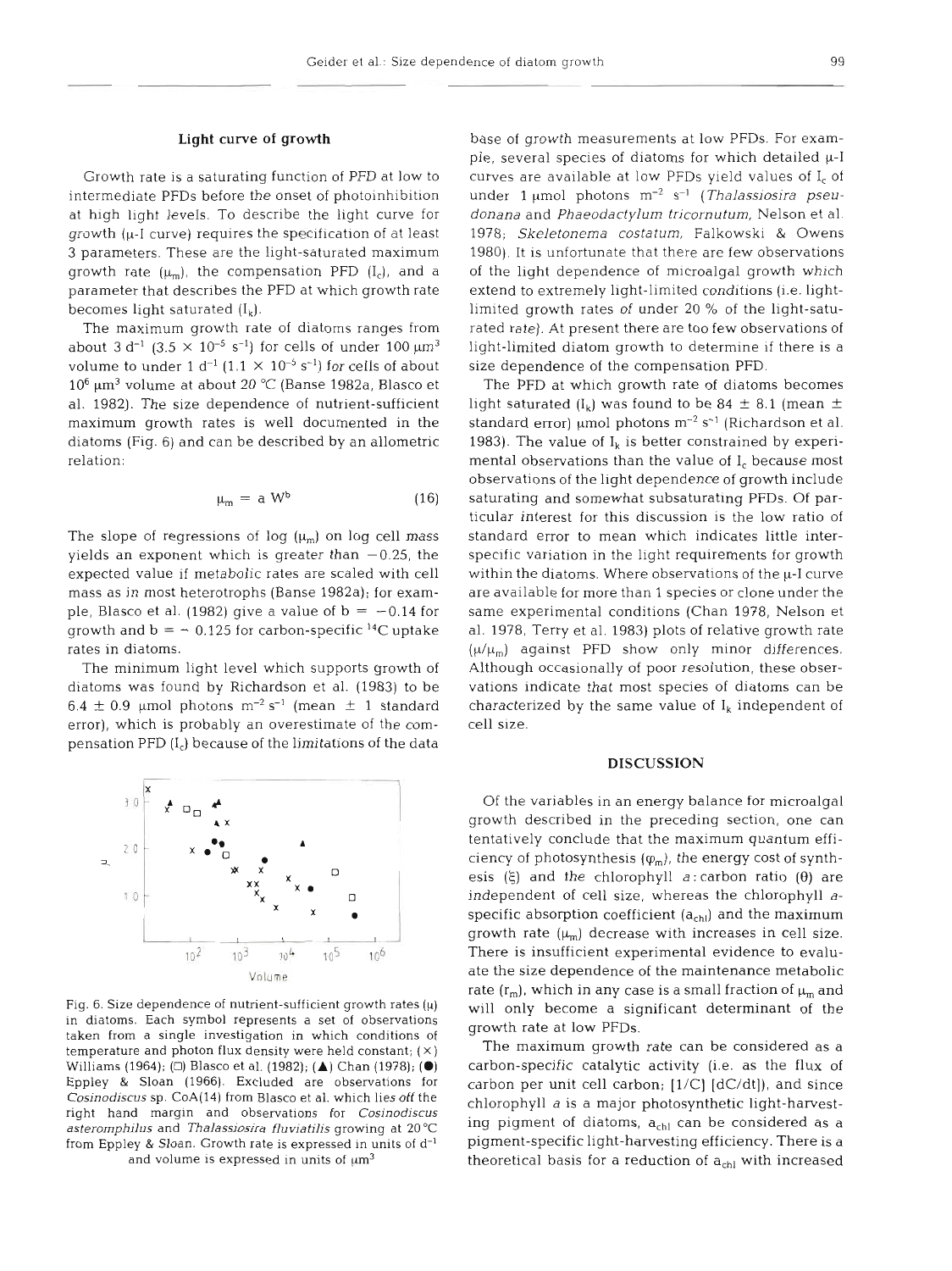cell size because of self-shading of pigments in large cells which contain the same chlorophyll a:carbon ratio as smaller cells (More1 & Bricaud 1981, Raven 1984b). A theoretical basis for reduction of  $\mu_m$  with increased microalgal cell size is more elusive. Large microalgae have the same basic intracellular compartmentation as small cells, so increased complexity cannot be invoked as a determinant of  $\mu_m$ . In addition, it has been suggested that the proportion of cell mass invested in non-catalytic, structural material decreases with increased cell size (Shuter 1979) and so a higher  $\mu_m$  might be anticipated in larger cells.

Banse (1982a) has recently noted that the size dependence of  $\mu_m$  in microalgae is less pronounced than in heterotrophs, and on the basis of scatter in the available observations of  $\mu_m$  and size in diatoms and dinoflagellates concluded that the size dependence of  $\mu_m$  was undecided. In heterotrophs maximum specific growth rate (units of inverse time) scales with mass<sup>-0.275</sup> (Fenchel 1974) whereas recent observations of Blasco et al. (1982) indicate a mass  $-0.14$  dependence of  $\mu_m$  for diatoms.

To derive a general expression for the light-curve of growth from a consideration of the dependence of the variables in the energy balance equation on cell size and PFD will not be a simple exercise primarily because of the dependence of **0** on PFD, and through **0**  the PFD dependence of  $a_{\text{ch}}$ . However, we can consider the particular cases of light-limited and light-saturated growth separately to gain some insights into the interrelations among the variables in the energy balance model (Eq. 11). At low PFDs which are within the linear region of the PI curve the energy balance reduces to the following:

$$
\mu = [(Z a_{\text{chl}} \varphi_m \theta I) - r_m]/(1 + \xi) \tag{17}
$$

For a constant value of **0** at any particular PFD (Fig. l), the reduction in  $a_{\text{chl}}$  with increased cell size will result in a reduced light-limited growth rate in larger cells. Thus, the initial light-limited slope of the light curve for growth should decrease with increases in cell size. A reduction in  $r_m$  with increased cell size could potentially counterbalance this effect; however, given the low observed values for  $r_m$ , such a reduction would be of limited extent.

There is some indirect evidence for the predicted reduction of the initial slope of the  $\mu$ -I curve. Observations of Williams (1964) for nutrient-sufficient growth at a light level that is likely to be non-saturating for growth yields a size dependence which is greater than the size dependence of  $\mu_m$  reported elsewhere (Banse 1982b). However, Banse (1982b) has noted limitations of the Williams (1964) data set, in particular with regard to the limited number of observations used for growth rate calculations. Observations of Schlesinger et al. (1981) indicate that the size dependence of growth rate is more pronounced at high  $(12 \text{ W m}^{-2})$ than at low  $(2 \text{ W m}^{-2})$  light levels, although all of these light levels are likely to be within the initial, linear portion of the light curve for growth.

Eq. 17 can be used to evaluate the compensation light level  $(I_c)$  for growth by setting  $\mu = 0$ , and solving for  $I = I_c$ :

$$
I_c = r_m / (Z a_{chl} \varphi_m \theta) \tag{18}
$$

Given a reduction in  $a<sub>chl</sub>$  with increased cell size and assuming  $r_m$  is independent of size, Eq. 18 indicates that  $I_c$  should be larger in big cells than in small cells. To the best of our knowledge, there is no evidence available which can be used to directly test this hypothesis. In particular, there are few observations of microalgal growth at PFDs near the compensation PFD.

Under conditions in which both the photosynthesis rate and the growth rate are light-saturated the energy balance equation reduces to the following:

$$
P_m^c = \mu_m (1 + \xi) + r_m \tag{19}
$$

Noting that  $r_m$  will typically be less than 5 to 10% of  $\mu_{\rm m}$ . Eq. 19 indicates that light-saturated, carbonspecific growth rates should be proportional to lightsaturated, maximum photosynthesis rates. To the best of our knowledge, this hypothesis is not verifiable with the available data on growth and the PI curve in microalgae.

Substituting  $P_m^c = [\mu_m(1 + \xi)]$  into the energy balance equation, neglecting  $r_m$  which is small relative to  $\mu$  at all but the lowest light levels, and substituting  $[\mu' = \mu/\mu_m]$  where  $\mu'$  is the relative growth rate leads to:

$$
\mu' = \mu_m (1 + \xi) \{1 - \exp \left[Z a_{\text{chl}} \varphi_m \theta I\right] / \left[\mu_m (1 + \xi)\right]\}
$$
\n(20)

The conclusion of Richardson et al. (1983) that the light curve of growth for different diatom species appears to saturate within a narrow range of PFDs constrains the relation among the variables in the exponential function of Eq. 20. In particular, it is required that the product of the variables will be independent of size. We have already noted that  $a_{\text{chl}}$  and  $\mu_{\text{m}}$ are the only variables which are size dependent, a conclusion based on the independent investigations reviewed in the preceding sections (Fig. **3,** 4 & 5). It follows from Eq. 20 and the observation that growth saturates at similar PFDs in most diatoms that  $\mu_m$  and  $a_{\rm{cell}}$  have essentially the same size dependency This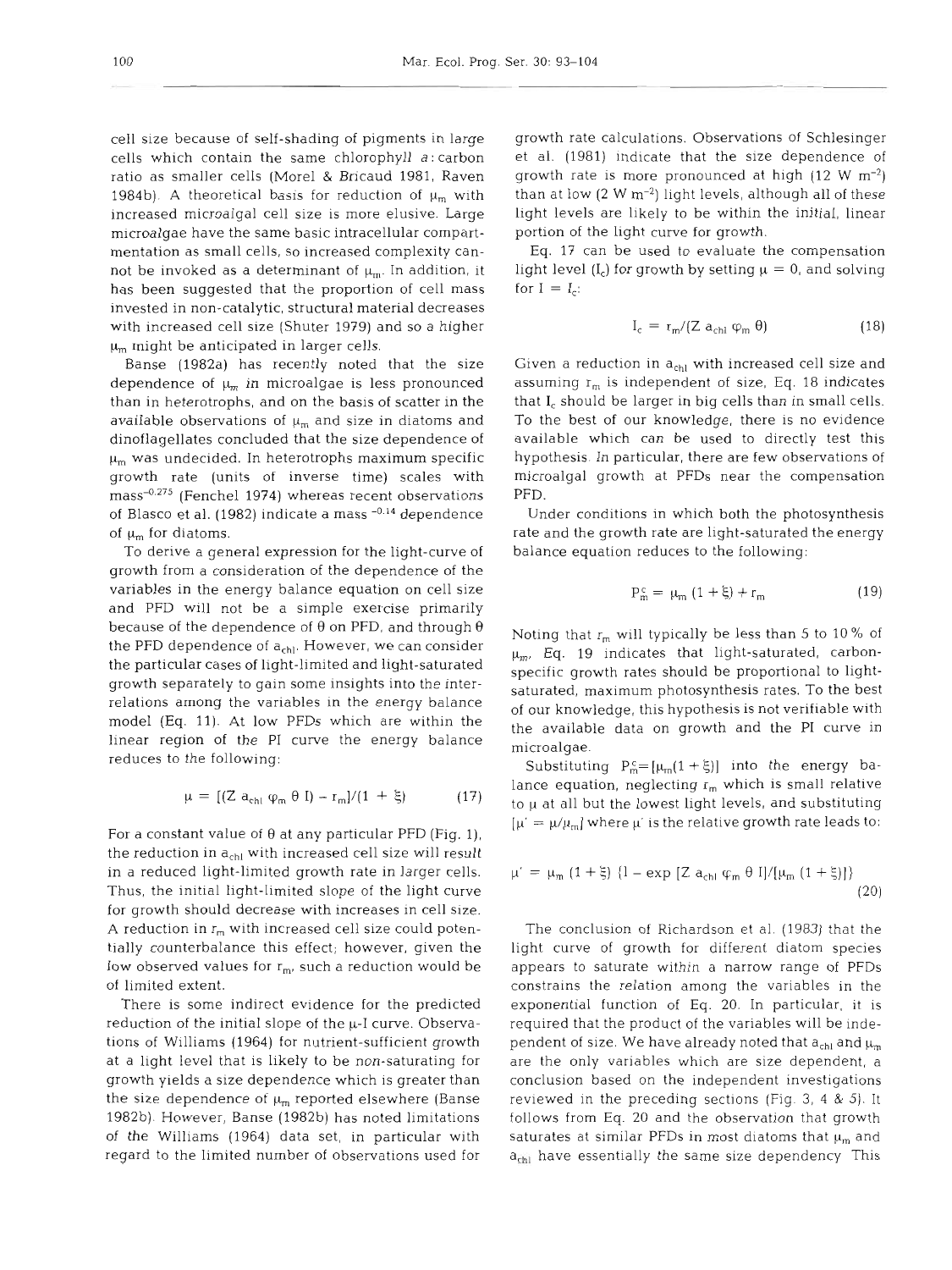implies covariance of  $a_{ch}$  and  $\mu_m$ , and because of the suggested relation of  $P_m^c$  and  $\mu_m$  this also implies covariance of  $a_{ch}$  and  $P_m^c$ . The observed correlation of the initial slope and light-saturated rate of the PI curve in samples of natural phytoplankton (Platt & Jassby 1976) may reflect similarities in the size dependence of these variables, although other explanations have been advanced (Harris 1978). Also consistent with this hypothesis is the observation that oceanic picoplankton  $(< 1 \mu m$  diameter) are characterized by higher initial slopes  $(\alpha = \varphi_m a_{ch})$  and light-saturated photosynthesis rates ( $P_m^{ch}$ ) than larger (> 1  $\mu$ m diameter) phytoplankters (Platt et al. 1983), although possible taxonomic differences between organisms in different size fractions (Furnas 1983) should not be ignored.

The reduction of  $\mu_m$  and  $a_{ch}$  with size implies that small cells have a distinct catalytic advantage over large cells and should outcompete large cells at both high and low light levels. Observations of nutrient uptake by natural phytoplankton populations (Friebele et al. 1978, Smith & Kalff 1982), of kinetic parameters of nutrient uptake in unialgal cultures (Malone 1980b citing Eppley et al. 1969 and Carpenter et al. 1971) and competition experiments in chemostat cultures (Turpin & Harrison 1980) indicate that small-celled species are more efficient nutrient scavengers than large-celled algae. Finally, the sinking rate of phytoplankton generally increases with increased cell size (Smayda 1970, Eppley 1977) reducing the residence time of largecelled species in the euphotic zone relative to smallcelled species. Based on the physiology of microalgae, at least in conditions of balanced growth, it appears that small size is distinctly advantageous.

Consistent with the physiological advantages of small cells discussed above is the observation that small-celled picoplankton account for the dominant fraction of the algal biomass and productivity in most ocean regions (Joint & Pomroy 1983, Li et al. 1983, Takahashi & Bienfang 1983, Takahashi & Hori 1984). However, large phytoplankters do persist in the oligotrophic oceans (Sournia 1981) and there is no universal morphological (including size) attribute of the oceanic shade flora (Sournia 1982).

Apparently in contradiction to the observations of size dependence of  $\mu_m$  in laboratory cultures of marine diatoms are the results of a recent study of growth rates of natural phytoplankton populations which did not reveal a size dependence of the maximum observed growth rate in 16 species of centric and pennate diatoms spanning a size range of 15 to 8700  $\mu$ m<sup>3</sup> (Furnas 1982). Changes in environmental conditions over the course of the experimental period and differences in the number of observations of  $\mu$  for the various species studied may explain the failure to observe a size dependence, although Furnas' (1982) observations

do raise the question of the importance of size in controlling microalgal growth rates in nature.

Exceptions to the general pattern of decreasing biomass in larger size classes include 'blooms' of large phytoplankters following stabilization of a nutrientrich water column in the spring or associated with upwelling events. Some authors have suggested that large-celled phytoplankters may be better adapted to a variable environment because of reduced 'respiration' rates (Malone 1980b) or increased capacity to store nutrients (Turpin & Harrison 1980) which allow survival through adverse conditions.

The argument based on respiration rates may be spurious because it depends on an observed mass dependence of dark respiration rate which is often correlated with growth rate. The dark respiration rate will not necessarily be indicative of the maintenance energy requirement, but can be expected to have a value intermediate between  $r_m$  and  $\mu \xi$ .

As noted earlier in the discussion, small phytoplankters are characterized by higher maximum rates of nutrient uptake than large cells. In a pulsed nutrient regime small cells would be expected to have greater mass-specific nutrient uptake rates during the nutrient pulse, and so meet their nutrient demands at a faster rate than large cells. This could be offset by a greater capacity for nutrient storage in large cells that would allow these cells to continue to divide between nutrient pulses. There is, however, little evidence to support the assertion of greater fractional storage capacity in large cells (Raven 1984a). Similarities in elemental composition of large and small cells argue against changes in the ratio of stored nutrient to cell carbon.

An alternative explanation of the occasional dominance of large phytoplankters can be based on a consideration of the population dynamics of microalgae and zooplanktonic herbivores (Walsh 1976). Small microalgae are typically harvested by small invertebrates with mass-specific maximum growth rates which are the same magnitude as, or even greater than, microalgal growth rates (Banse 1982a). Increases in biomass of small microalgae should be rapidly followed by increases in the biomass of the small herbivores. In contrast, large microalgae are typically harvested by large herbivores with growth rates an order of magnitude lower than the growth rate of the microalgae. This divergence of growth rates of prey (algae) and predator (copepods) has been suggested to allow development of temporally separated blooms of both large-celled phytoplankton and copepods under conditions of large additions of nutrients to the euphotic zone. Small microalgae would not be able to take advantage of these nutrient inputs if net population increase is limited by grazing of a rapidly growing microzooplankton population. This hypothesis sug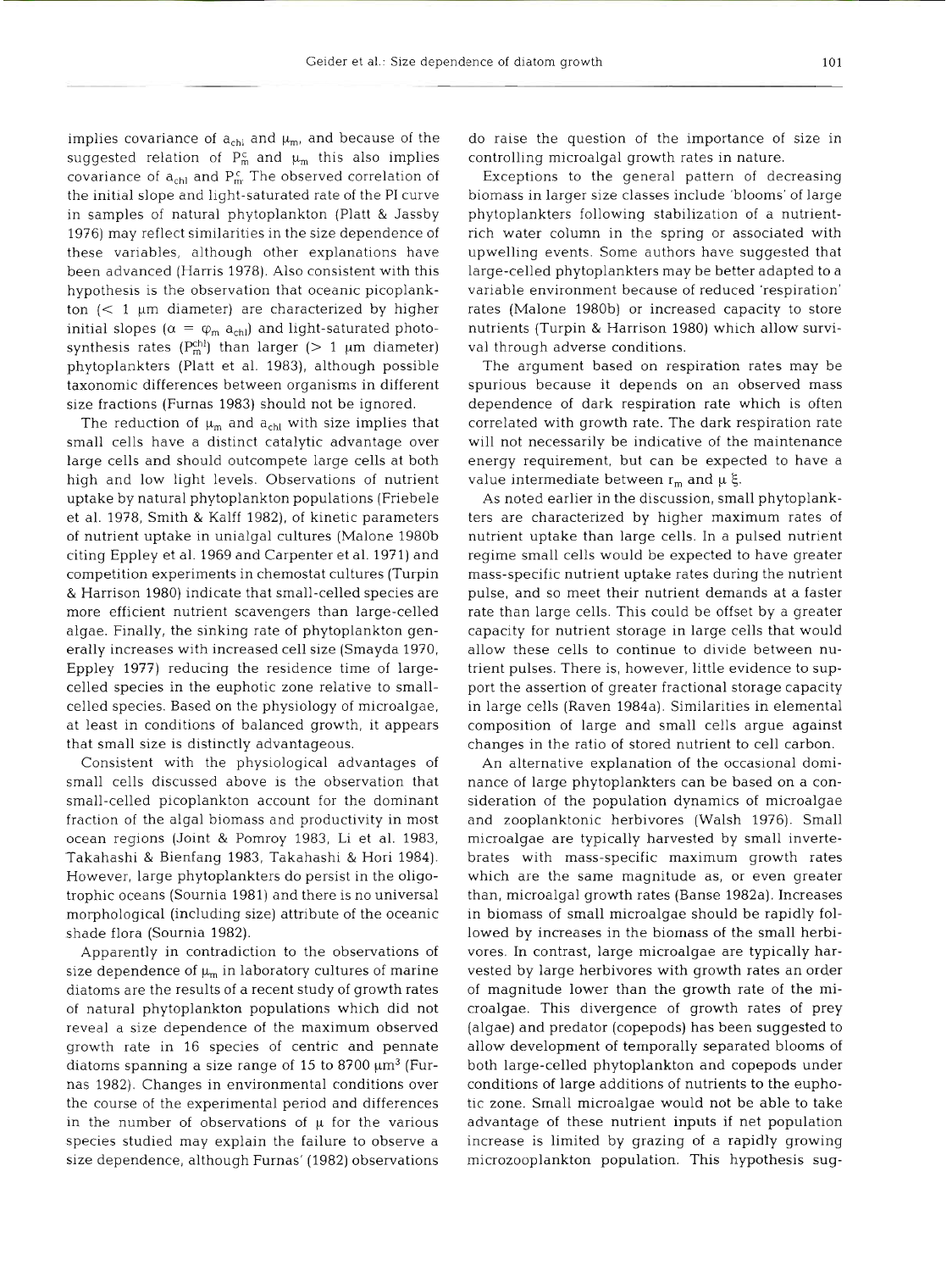gests that large size provides a refuge from small predators in the microalgae, in contrast to the alternative hypothesis that small size offers a refuge from large predators in metazoan invertebrates (Brooks & Dodson 1965, Hall et al. 1976, Banse 1982b).

Walsh and coworkers (Walsh 1976, Walsh et al. 1978) have noted that blooms of large phytoplankton occur in the temporally more variable continental shelf regions where the storm cycle of about a week duration can account for a significant amount of the variance of water motion. The storm cycle produces a large input of nutrients on a time scale which allows uncoupling of the population dynamics of copepod herbivores and large-celled phytoplankton resulting in blooms. In the central oceanic regions this peak in the variance spectrum of water motion at the 1 wk period is missing and blooms of large-celled phytoplankton are less conspicuous. This hypothesis can only be confirmed after further investigation of the structure of planktonic food webs. Not inconsistent with this hypothesis is the observation of Landry & Hassett (1982) that 'small, naked ciliates graze little on the dominant phytoplankton types (e. g. diatoms) in coastal areas. Perhaps their greatest impact is on bacteria and microflagellates'.

*Acknowledgements.* We thank Dr. B. A. Osborne for useful comments on the manuscript and Shona McKinroy for preparing the figures. RG's research in Professor J. A. Raven's laboratory is supported by S. E. R. C.

### LITERATURE CITED

- Bannister. T. T. (1979). Quantitative description of steady state, nutrient-saturated algal growth including adaptation. Limnol. Oceanogr. 24: 76-96
- Banse, K. (1976). Rates of growth, respiration and photosynthesis of unicellular algae as related to cell size  $-$  A review. J. Phycol. 12: 135-140
- Banse, K. (1982a). Cell volumes, maximal growth rates of unicellular algae and ciliates, the role of ciliates in the marine pelagial. Limnol. Oceanogr. 27: 1059-1071
- Banse, K. (1982b). Mass-scaled rates of respiration and intrinsic growth in small invertebrates. Mar Ecol. Prog. Ser. 9: 281-297
- Blasco, D., Packard, T. T., Garfield, P. C. (1982). Size dependence of growth rate, respiratory electron transport system activity and chemical composition in marine diatoms in the laboratory. J. Phycol. 18: 58-63
- Brooks, J. L., Dodson, S. I. (1965). Predation, body size and composition of plankton. Science 150: 28-35
- Cavalier-Smith, T. (1982). Skeletal DNA and the evolution of genome-size. Ann. Rev. Biophys. Bioeng. 11: 273-302
- Chan, A. T. (1978). Comparative physiological study of marine diatoms and dinoflagellates in relation to irradiance and cell size. 1. Growth under continuous light. J. Phycol. 14: 396-402
- Chang, S. S., Prezelin, B. B., Trench, R. K. (1983). Mechanisms of photoadaptation in three strains of the symbiotic dinoflagellate Symbiodinium microadriaticum. Mar Biol. 76: 2 19-229
- Durbin, E. G. (1977). Studies on the autecology of the marine diatom *Thalassiosira nordenskioeldii.* 11. The influence of cell size on growth rate and carbon, nitrogen, chlorophyll *a,* and silica content. J. Phycol. 13: 150-155
- Eppley, R. W (1977). The growth and culture of diatoms. In: Werner, D. (ed.). The biology of diatoms. University of California Press, Berkeley, p. 24-64
- Eppley, R. W., Sloan, P. R. (1966). Growth rates of marine phytoplankton: correlation with light absorption by cell chlorophyll a. Physiologia P1. 19: 47-59
- Eppley, R. W., Rogers, J. N., McCarthy, J. J. (1969). Halfsaturation constants for uptake of nitrate and ammonium by marine phytoplankton. Limnol. Oceanogr. 14: 912-920
- Falkowski, P. G. (1980). Light-shade adaptation in marine phytoplankton. In: Falkowski. P. G. (ed.) Primary productivity in the sea. Plenum Press. New York, p. 99-119
- Falkowski, P. G., Owens, T. G. (1980). Light-shade adaptation. Two strategies in marine phytoplankton. PI. Physiol. 66: 592-595
- Falkowski, P. G., Dubinsky, Z., Wyman, K. (1985). Growthirradiance relationships in phytoplankton. Limnol. Oceanogr. 30: 31 1-321
- Fenchel, T. (1974). Intrinsic rate of natural increase: the relationship with body size. Oecologia (Berl.) 14: 317-326
- Foy, R, H., Gibson, *C.* E. (1982). Photosyntheticcharacteristics of planktonic blue-green algae: changes in photosynthetic capacity and pigmentation of *Oscillatoria redekei* van Goor under high and low light. Br. phycol. J. 17. 183-193
- French, C. S., Kohn, H. I., Tang, P. S. (1934). Temperature characteristics for metabolism of *Chlorella.* J. gen. Physiol. 18: 193-207
- Friebele, E. S., Correll, D. L., Faust, M. A. (1978). Relationship between phytoplankton cell size and the rate of orthophosphate uptake: *in situ* observations of an estuarine population. Mar. Biol. 45: 39-52
- Furnas, M. J. (1982). Growth rates of summer nanoplankton  $(< 10 \mu m$ ) populations in lower Narragansett Bay, Rhode Island, U S.A. Mar. Biol. 70: 105-1 15
- Furnas, M. J. (1983). Community structure, biomass and productivity of size-fractionated summer phytoplankton populations in lower Naragansett Bay, Rhode Island. J. Plankton Res. 5: 637-655
- Geider, R. J. (1984). Light and nutrient effects on microalgal physiology. Ph. D. dissertation, Dalhousie University, Halifax
- Geider, R. J., Osborne, B. A., Raven, J. A. (1985). Light effects on growth and photosynthesis of *Phaeodactylum tricornuturn. J.* Phycol. 22: 609-619
- Goldman, J. C. (1980) Physiological processes, nutrient availability and the concept of relative growth rate in marine phytoplankton ecology. In: Falkowski, P. G. (ed.) Primary productivity in the sea. Plenum Press, New York, p. 179-193
- Hall. D. J., Threlkeld. S. T., Burns, C. W., Crawley, P. H. (1976). The size-efficiency hypothesis and the size structure of zooplankton communities. Ann. Rev. Ecol. Syst. 7: 177-208
- Harris, G. P. (1978). Photosynthesis, productivity and growth: the physiological ecology of phytoplankton. Arch. Hydrobiol. Beih. Ergeb. Limnol. 10: 1-169
- Hitchcock, G. L. (1982). A comparative study of the sizedependent organic composition of marine diatoms and dinoflagellates. J. Plankton Res. 4: 363-377
- Jassby, A. D., Platt, T. (1976). Mathematical formulation of the relationship between photosynthesis and light for phytoplankton. Limnol. Oceanogr. 21. 540-547
- Joint, I. R.. Pomroy, A. J. (1983). Production of picoplankton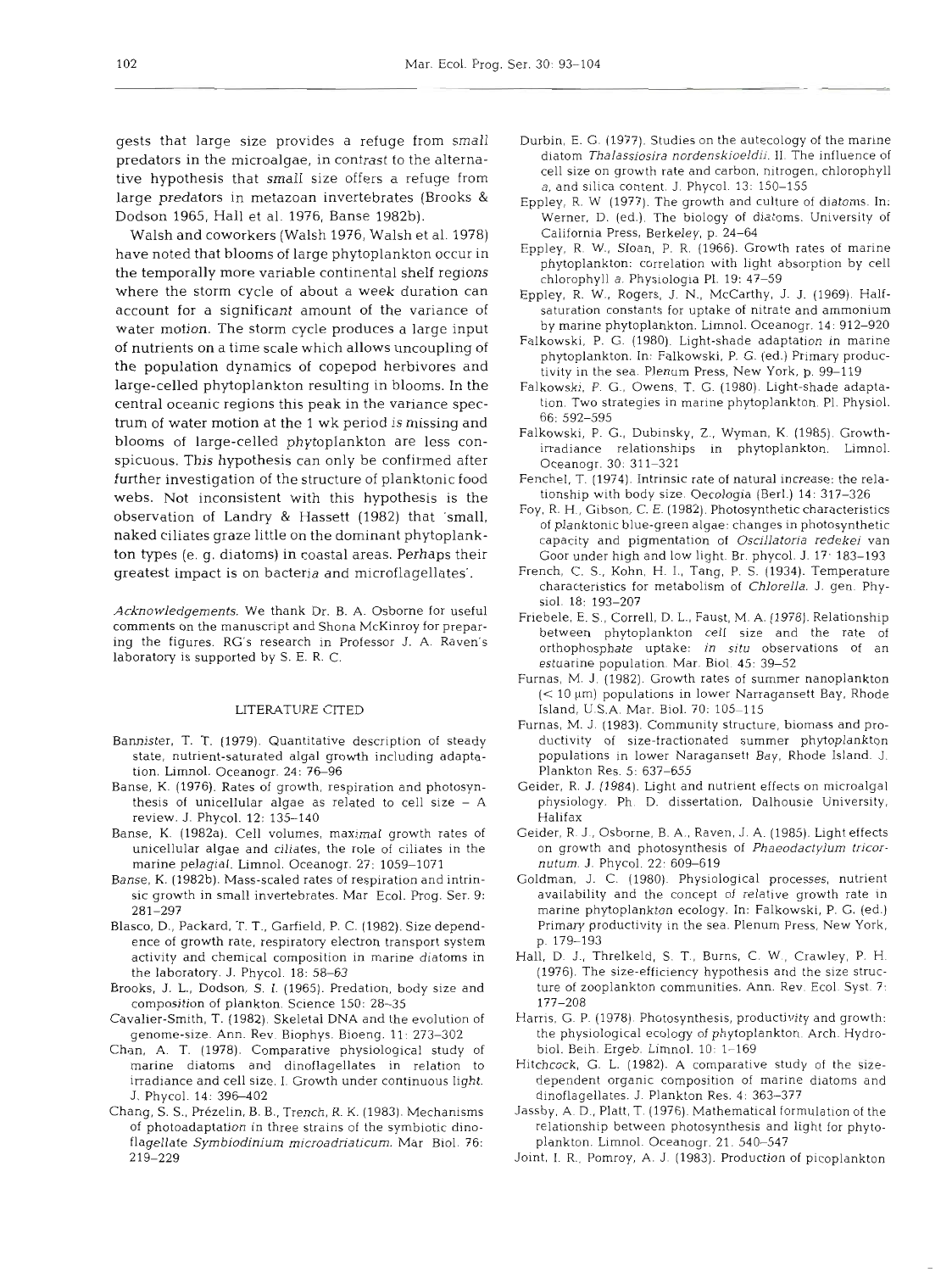and small nanoplankton in the Celtic Sea. Mar Biol. 77: 19-27

- Kiefer, D. A., Mitchell, B. G. (1983). A simple, steady state description of phytoplankton growth based on absorption cross-section and quantum efficiency. Limnol. Oceanogr 28: 770-776
- Landry, M. R., Hassett. R. P. (1982). Estimating the grazing impact of marine micro-zooplankton. Mar Biol. 67: 283-288
- Laws, E. A., Caperon, J. (1976). Carbon and nitrogen metabolism by *Monochrysislutheri:* measurement of growth-ratedependent respiration rates. Mar. Biol. 36: 85-97
- Laws. E. A., Wong, D. C. L. (1978). Studies of carbon and nitrogen metabolism by three marine phytoplankton species in nitrate-limited culture. J. Phycol. 14: 406-416
- Laws, E. A., Redalje, D. G., Karl, D. M., Chalup, M. S. (1983). A theoretical and experimental examination of two recent models of phytoplankton growth. J. theor Biol. 105: 469491
- Laws, E. A., Jones, D. R., Terry, K. L., Hirata, J. A. (1985). Modifications in recent models of phytoplankton growth: theoretical developments and experimental examination of predictions. J. theor. Biol. 114: 323-341
- Ley, A. C.. Mauzerall. D. C. (1982). Absolute absorption crosssection for photosystem I1 and the minimum quantum requirement for photosynthesis in *Chlorella vulgaris.* Biochimica biophys. Acta 680: 95-106
- Li, W. K. W. (1980). Temperature adaptation in phytoplankton: cellular and photosynthetic characteristics. In: Falkowski, P. G (ed.) Primary productivity in the sea. Plenum Press, New York. p. 259-279
- Li, W K. W., Subba Rao, D. V., Harrison, W. G., Smith, J. C., Cullen, J. J., Irwin. B., Platt, T. (1983). Autotrophic picoplankton in the tropical ocean. Science 219: 292-295
- Malon, T. C. (1980a) Size-fractionated primary productivity of marine phytoplankton. In: Falkowski, P. G. (ed.) Primary productivity in the sea. Plenum Press, New York, p. 301-319
- Malone. T. C. (1980b). Algal size. In: Morris, I (ed.) The physiological ecology of phytoplankton. Blackwell, Oxford, p. 433-463
- Morel, A., Bricaud, A. (1981). Theoretical results concerning light absorption in a discrete medium and application to specific absorption of phytoplankton. Deep Sea Res. 11: 1375-1393
- Myers, J. (1970). Genetic and adaptive physiological characteristics observed in the chlorellas. In: Proc. IBP/PP technical meeting, Trebon, Prediction and measurement of photosynthetic production. Centre for Agricultural Publishing, Wageningen, p. 447-454
- Myers, J. (1980). On the algae: thoughts about physiology and measurements of efficiency. In: Falkowski, P. G. (ed.) Primary productivity in the sea. Plenum Press, New York, p. 1-15
- Nelson, D. M,, D'Elia, C. F., Guillard, R. R. L. (1978). Growth and competition of the marine diatoms *Phaeodactylum tricornutum* and *Thalassiosira pseudonana* 11: Light limitation. Mar Biol. 50: 313–31
- Penning de Vries, F. W. T., Brunsting, A. H. M,, van Laar, H. M. (1974). Products, requirements and efficiency of biosynthesis: a quantitative approach. J. theor. Biol. 45: 339-377
- Peters. R. H. (1983). The ecological implications of body size. Cambridge University Press, Cambridge
- Pirt, S. (1965). The maintenance energy of bacteria in growing cultures. Proc. R. Soc. B. 163: 224-231
- Pirt, S. (1983). Maximum photosynthetic efficiency: a problem

to be resolved. Biotechnol Bioeng. 25: 1915-1922

- Platt, T., Jassby, A. (1976). The relationship between photosynthesis and light for natural assemblages of coastal phytoplankton. J. Phycol. 12: 421–430
- Platt, T., Subba Rao, D. V., Irwin, B. (1983). Photosynthesis of picoplankton in the oligotrophic ocean. Nature. Lond. 300: 702-704
- Prezelin, B. B. (1976). The role of peridinin-chlorophyll *a*proteins in the photosynthesis light adaptation of the manne dinoflagellate *Glenodium* sp. Planta 130: 225-233
- Raps, S., Wyman, K., Siegelman, H. W., Falkowski, P. G. (1983). Adaptation of the cyanobacterium *Microcystis*  aeruginosa to light intensity. Pl. Physiol. 72: 829–832
- Raven. J. A. (1976). Division of labour between chloroplasts and cytoplasm. In: Barber, J. (ed.) The intact chloroplast. Elsevier/North Holland Biomedical Press, Amsterdam, p. 405443
- Raven. J. A. (1984a). Energetics and transport in aquatic plants. Alan R. Liss. Inc., New York
- Raven, J. A. (1984b). A cost-benefit analysis of photon absorption by photosynthetic unicells. New Phytol. 98: 593-625
- Rhee, G.-Y., Gotham, I. (1981). The effect of environmental factors on phytoplankton growth: Light and the interactions of light and nitrate limitation. Limnol. Oceanogr. 26: 649-659
- Richardson, K., Beardall, J., Raven, J. A. (1983). Adaptation of unicellular algae to irradiance: an analysis of strategies. New Phytol. 93: 157-191
- Schlesinger, D. A., Molot, L. A., Shuter, B. J. (1981). Specific growth rates of freshwater algae in relation to cell size and light intensity. Can. J. Fish. Aquat. Sci. 38: 1052-1058
- Schlesinger, D. A., Shuter, B. J. (1981). Patterns of growth and cell composition of freshwater algae in light-limited continuous cultures. J. Phycol. 17: 250-256
- Senger. H. (1982). Efficiency of light utilization and quantum requirement of microalgae. In: Mitsui, A., Black, C. C. Jr., CRC handbook of biosolar resources, Vol. 1, Part 1, Basic principles. CRC Press, p. 55-58
- Senger, H., Fleischhacker, Ph. (1978). Adaptation of the photosynthetic apparatus of *Scenedesmus obliquus* to strong and weak light conditions. I. Differences in pigments, photosynthetic capacity, quantum yield and dark reactions. Physiologia P1. 43: 33-42
- Shuter. B. (1979). A model of physiological adaptation in unicellular algae. J. theor. Biol. 78: 519-552
- Smayda, T. J. (1970). The suspension and sinking of phytoplankton in the sea. Oceanogr mar. Biol. A. Rev. 8: 353414
- Smith, R. E. H., Kalff, J. (1982). Size-dependent phosphorus uptake kinetics and cell quota in phytoplankton. J. Phycol. 18: 275-284
- Sournia, A. (1981). Morphological bases of competition and succession. In: Platt, T. (ed.) Physiological bases of phytoplankton ecology. Dept. of Fisheries and Oceans, Ottawa, p. 339-346
- Sournia. A. (1982). Is there a shade flora in the marine plankton? J. Plankton Res. 4: 391–39
- Steele, J. H. (1962). Environmental control of photosynthesis in the sea. Limnol. Oceanogr. 7: 137-150
- Strathmaan, R. R. (1967). Estimating the organic carbon content of phytoplankton from cell volume or plasma volume. Limnol. Oceanogr. 12: 411–418
- Taguchi, S. (1976). Relationship between photosynthesis and cell size of marine diatoms. J. Phycol. 12: 185-189
- Takahashi, M,, Bienfang, P. K. (1983). Size structure of phytoplankton biomass and photosynthesis in subtropical Hawaiian waters. Mar. Biol. 76: 203-211